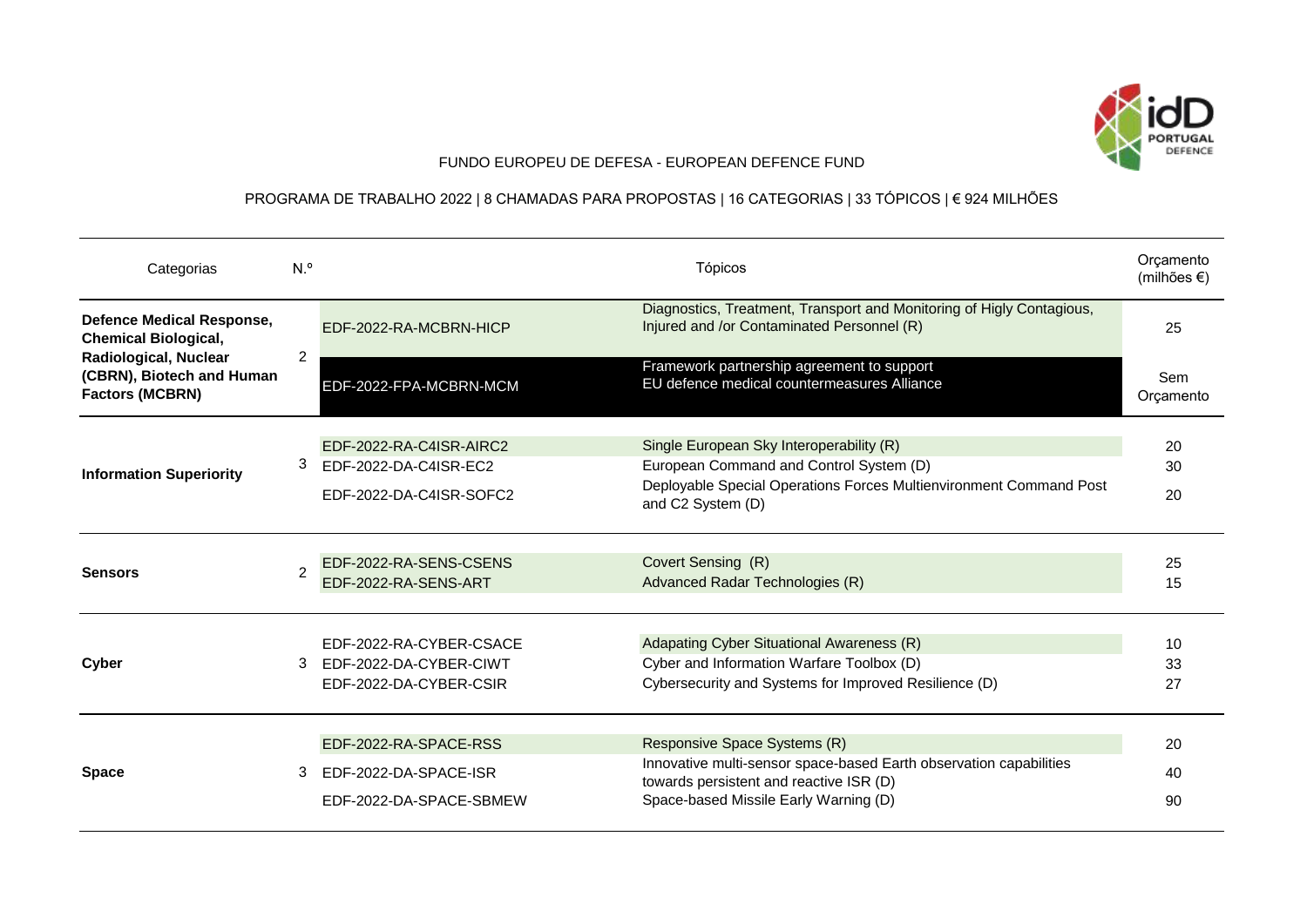| <b>Digital Transformation</b>                  | 3              | EDF-2022-LS-RA-CHALLENGE-DIGIT-HTDP<br>EDF-2022-LS-RA-CHALLENGE-DIGIT-HTDO<br>EDF-2022-RA-DIGIT-DBIR | Hidden Threats Detection (technological challenge, 2 topics) (R)<br>Unmanned ground and aerial systems for hidden threats detection -<br>Participation to a technological challenge (R)<br>Unmanned ground and aerial systems for hidden threats detection -<br>Organisation of a technological challenge (R)<br>Shared Databases and Integrated Systems for Image Recognition (R) | 25<br>25 |
|------------------------------------------------|----------------|------------------------------------------------------------------------------------------------------|------------------------------------------------------------------------------------------------------------------------------------------------------------------------------------------------------------------------------------------------------------------------------------------------------------------------------------------------------------------------------------|----------|
| <b>Materials and Components</b>                | $\mathfrak{p}$ | EDF-2022-RA-MATCOMP-PACOMP<br>EDF-2022-DA-MATCOMP-SMT                                                | Packing Technologies for Critical Components (R)<br>Smart and Multifunctional Textiles (D)                                                                                                                                                                                                                                                                                         | 25<br>20 |
| <b>Energy and Enviroment</b>                   |                | EDF-2022-RA-ENERENV-CUW                                                                              | Sustainable Components for Underwater Applications (D)                                                                                                                                                                                                                                                                                                                             | 20       |
| <b>Air Combat</b>                              |                | EDF-2022-DA-AIR-AEW                                                                                  | Airbone Electronic Warfare (D)                                                                                                                                                                                                                                                                                                                                                     | 40       |
| <b>Ground Combat</b>                           |                | EDF-2022-DA-GROUND-CGC                                                                               | Collaborative Combat for Land Forces (D)                                                                                                                                                                                                                                                                                                                                           | 50       |
| <b>Force Protection and</b><br><b>Mobility</b> |                | EDF-2022-RA-PROTMOB-FMTC                                                                             | Future Med-Size Tactical Cargo Aircraft (R)                                                                                                                                                                                                                                                                                                                                        | 30       |
| <b>Naval Combat</b>                            | $\mathfrak{p}$ | EDF-2022-DA-NAVAL-MSAS<br>EDF-2022-DA-NAVAL-NCS                                                      | Medium Size Semi-autonomous Surface Vessel (D)<br>Naval Collaboative Surveillance (D)                                                                                                                                                                                                                                                                                              | 65<br>65 |
| <b>Underwater Warfare</b>                      | $\overline{2}$ | EDF-2022-RA-UWW-UTS<br>EDF-2022-RA-UWW-ODAC                                                          | Underwater manned-unmanned teaming and swarms (R)<br>Underwater observation, detection, acquisition and communications<br>$(ODAC)$ $(R)$                                                                                                                                                                                                                                           | 25<br>30 |